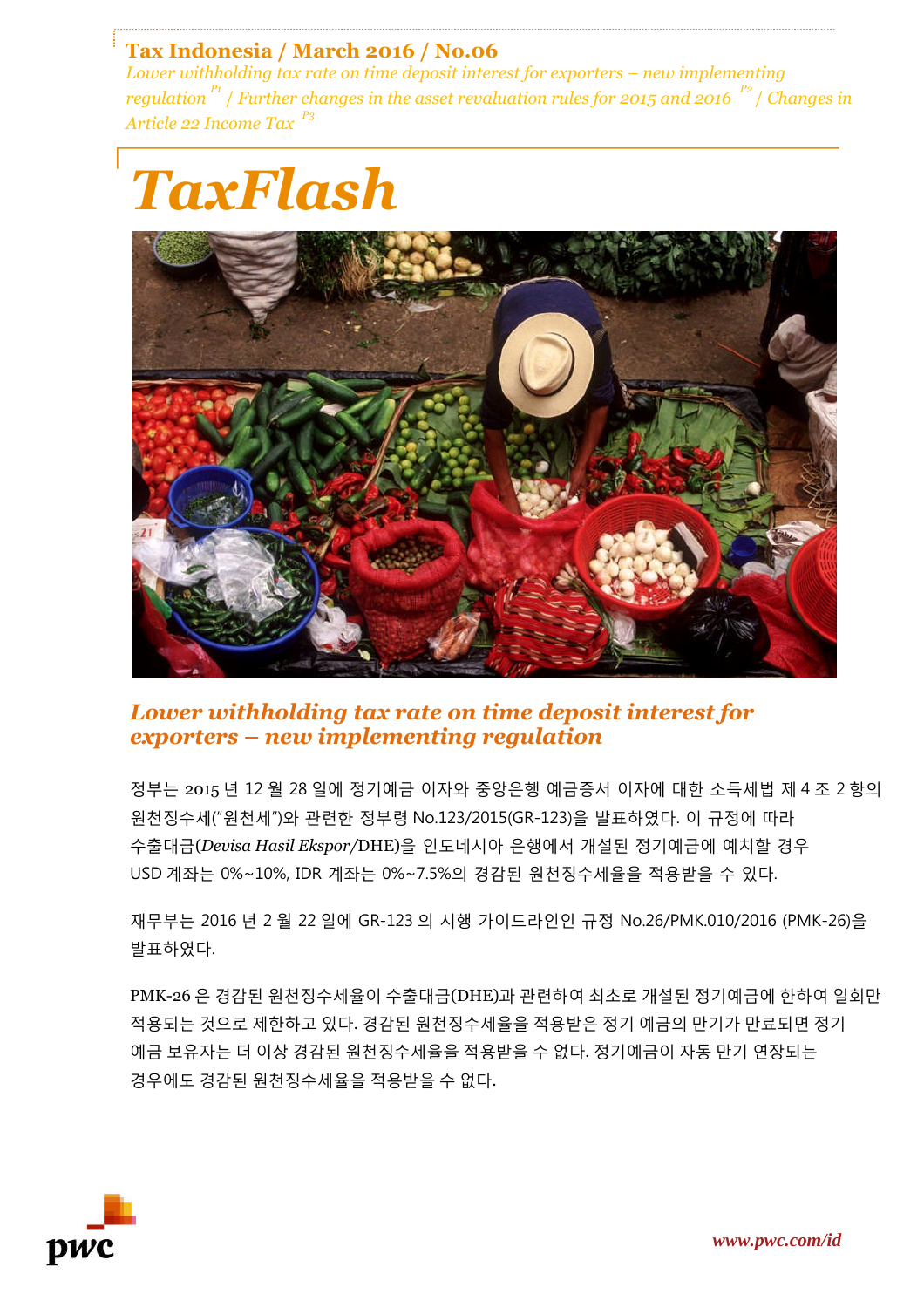경감된 원천징수세율을 적용받기 위해서는 다음과 같은 요구사항을 만족하여야 한다.

1. 중앙은행 규정에 따른 DHE 보고서로 증명.

2. 수출대금이 들어오는 수출자의 은행계좌에 대금 잔액이 존재하여야 하며, 해당 계좌는 수출대금이 입금되는 용도로만 사용.

3. 정기예금은 상기의 수출대금 입금계좌와 동일한 은행에서 개설.

4. 수출자는 최소한 다음이 포함된 확인서를 첨부하여야 한다.

a) 수출자의 신분증;

b) 수출대금 정보 (예: 수출액, 수령일시, 수출신고필증 (PEB)의 수량과 일자;

c) 정기예금 계좌와 수출대금 입금계좌의 연계 확인증;

d) 해당 정기예금이 만기연장 등으로 갱신되지 않았음을 확인하는 증서.

은행은 DHE 보고서를 소득세법 제4조 2항에 따른 원천징수 신고서(PPH 4(2))에 첨부하여야 한다.

등록된 정기예금이 만기 이전에 인출되거나 잔액의 전부 혹은 일부가 수출대금으로써 이체된 것이 아니라면 일반 원천징수세율인 20%가 적용될 것이다. 이 경우 20% 원천징수세율로의 조정은 인출되는 시점이나 이자가 지급되는 시점에 적용된다.

## *Further changes in the asset revaluation rules for 2015 and 2016*

재무부는 2016년 2월 23일에 규정 No.29/PMK.03/ 2016(PMK-29)을 발표하였으며 이는 2015년 및 2016년에 제출되는 고정자산의 세무목적 재평가 관련 규정인 PMK-191/PMK.010/2015 (PMK-191)의 두번째 개정이다.

PMK 191 하에서는 자산재평가 차액에 대한 최종분리과세가 자산재평가 신청서 이전에 납부되어야 한다. 그러나, PMK-29는 다음 요건하에서 최종분리과세 납부를 2016년 12월 31일까지 연기할 수 있는 예외규정이 있다.

1. 최종분리과세 금액이 3조 이상이어야 한다; 2. 납세자는 감정평가법인이 작성한 최종 재평가보고서를 다음과 같이 제출하여야 한다: a) 납세자의 추정에 근거한 최초 신청서가 PMK-29 발표 이전에 제출된 경우: 2016년 3월 31일까지 b) 최초 신청서를 PMK-29 발표 이후에 제출하는 경우: 신청서 제출시

상기 요건 하에서, 납세자는 자산재평가 신청기간이나 신청완료 단계에 납부영수증을 첨부할 필요가 없다. 세무서는 신청서 접수가 완료된 이후 30일 이내에 승인서를 발급할 수 있다.

납부기한의 연장은 이 규정을 적용받는 납세자의 신청 시기에 따라 적용되는 최종분리과세 세율에 영향을 미치지 않는다. 그러나 납세자가 최종분리과세를 2016 년 12 월 31 일까지 납부하지 않는다면 2016 년 12 월 31 일부터 납부시점까지의 일반적인 지연납부 가산세가 부과된다.

## *Changes in Article 22 Income Tax*

재무부는 2016년 2월 3일 규정 No.16/PMK.010/2016 (PMK-16)을 발표하였으며, 이는 소득세법 제22조(수입 등 거래에 대한 원천징수, PPh 22)와 관련한 재무부 규정인 No.154/PMK.03/2010 (PMK-154)의 다섯번째 개정이다. PMK-16은 2015년 8월 8일(PMK-154의 네번째 개정인 No.107/PMK.010/2015 (PMK-107)의 발효일) 이후로 소급적용된다.

PMK 16에 규정된 PPh 22의 개정내용은 다음과 같다:

1. 조림, 플랜테이션, 농업, 축산업 및 어업에 종사하는 생산자 또는 수출자가 도매업자로부터 원자재 구매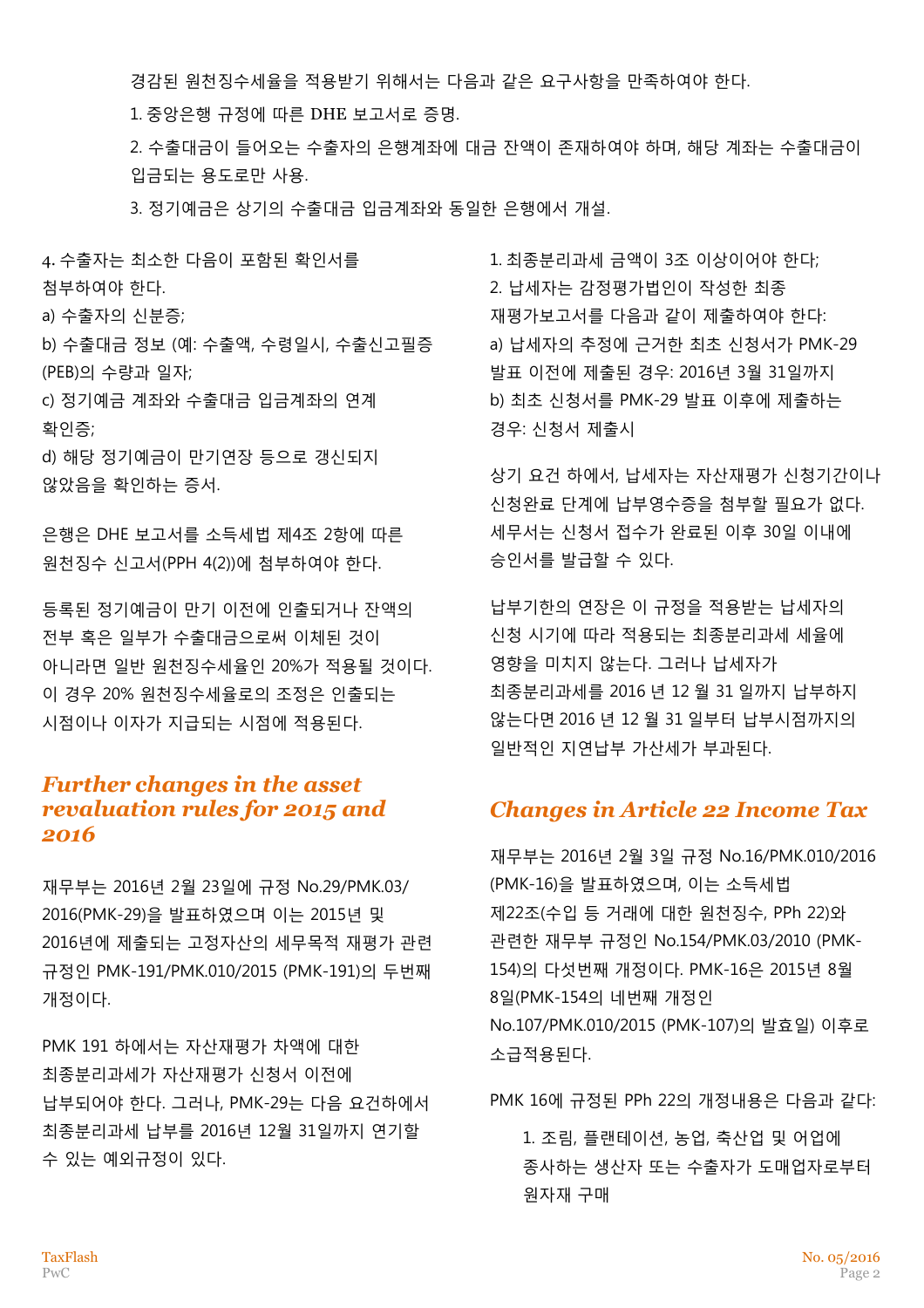이 경우는 조항 22에 따라 0.25%의 소득세가 부과된다. PMK-16에서는 구매하는 '원자재'를 조림, 플랜테이션, 농업, 축산업 및 어업 분야로부터 조달된 어떠한 산업적인 가공을 거치지 않은 자재로 한정하고 있다. 따라서 PPh 22는 가공된 원자재에는 적용되지 않는다.

#### 2. 금괴의 판매

생산자에 의한 금괴의 판매는 PPh 22에 따라 0.45%가 부과된다. PMK-16은 '생산자'의 범위에 제 3자를 통하여 금괴를 생산하는 회사도 포함시키고 있다.

3. 정부와 Contract of Work나 광업협력협정(*Mining Cooperation Agreement)*이 맺어진 수출업자 이외의 수출업자에 의한 석탄, 금속 및 비금속광물의 수출

이 경우 PPh 22에 따라 1.5%의 수입세가 부과된다. PMK-16은 세무상 수출금액을 본선 인도조건(FoB) 기준으로 결정한다. 이전 PMK-107하에서는 수출금액은 비용·운임·보험료 포함 인도조건(CIF)기준으로 결정되었다.

4. 국고 또는 조달청(BULOG, Badan Urusan Logistik)을 통한 곡물과 쌀의 구매

최초 PMK-154 하에서는 PPh 22 가 적용되지 않았으나 PMK-154 의 첫번째 개정에서 면세가 폐지되었다. 그러나 곡물과 쌀 가격을 안정적으로 유지시키기 위하여 PMK-16 에서 동 사항에 대해 다시 PPh 22 가 면제되는 것으로 규정하였다. 이 면제규정은 DGT 에서 발급되는 면제확인서없이 자동적으로 적용된다.

#### **Korean Business Desk Contact**

정태훈 회계사 (t[aehun.jung@id.pwc.com\)](mailto:taehun.jung@id.pwc.com)

남승수 회계사 (seungsu.nam@id.pwc.com)